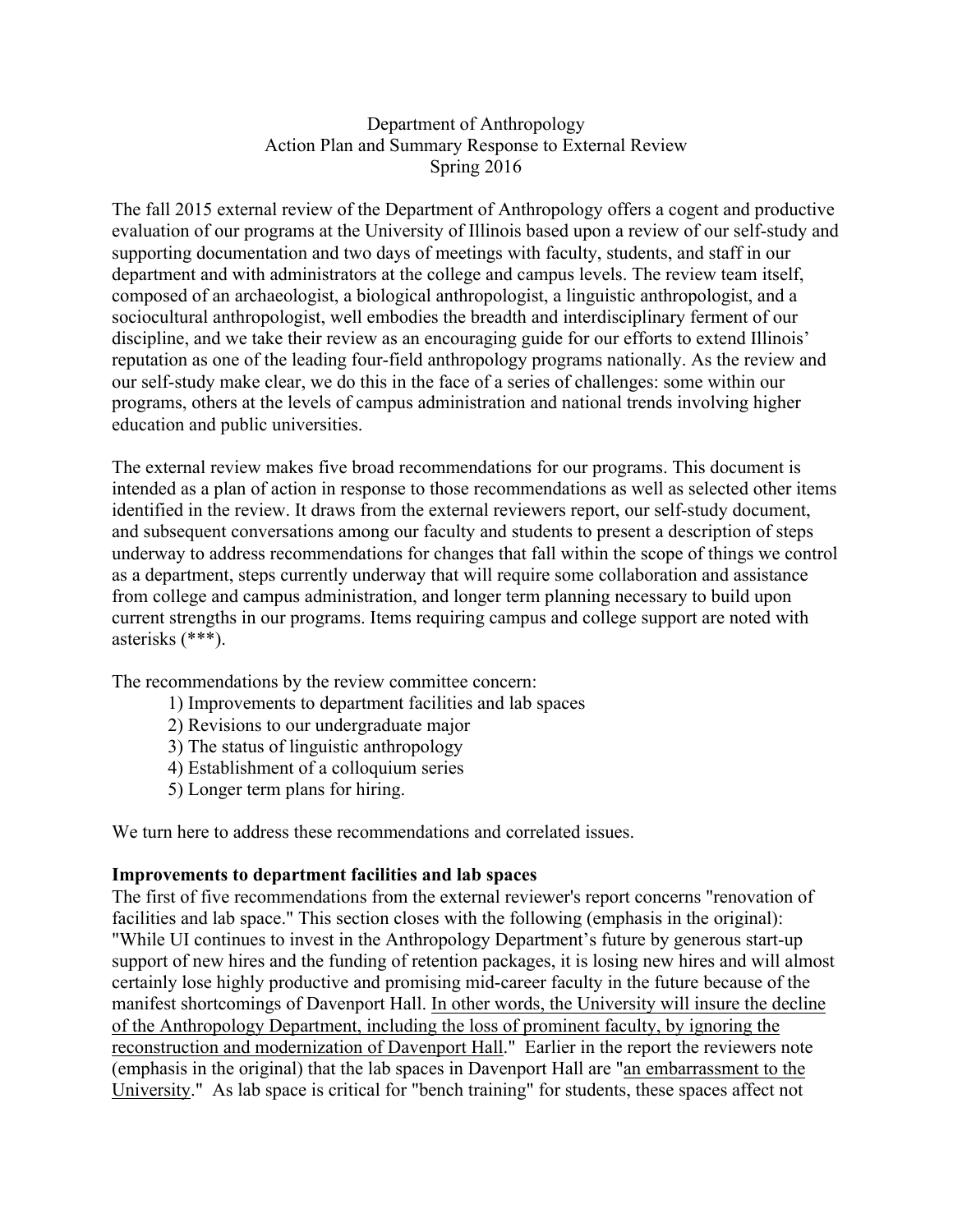only the department's ability to conduct research but also to train future generations of anthropologists. The external report also refers to the mezzanine floors in Davenport Hall as "windowless, low-ceilinged, poorly ventilated spaces that cannot be dignified as true offices or labs, even though that is what they are used for."

In AY 2012-13 we participated in the development of a master plan for the renovation of Davenport Hall. That planning exercise recognized the profound limitations of the current facilities and spaces available to our department and addressed those problems by proposing expanding our footprint in the building, consolidating research spaces now spread across borrowed laboratories around campus, and upgrading teaching, office, and common areas to create useful, healthy and productive work spaces adequate to expectations of an academic department in a great research university. In recent years we have seen considerable and muchneeded investment in improvements to the exterior of the building, and some interior remodeling focused on classrooms in spaces once occupied by the Department of Geography, and on bringing restrooms in the building up to code.

\*\*\*With the comprehensive renovations to the building likely postponed for many more years, we are requesting investment from the campus to upgrade existing facilities and address the glaring deficiencies noted in the external reviewers' report. We further request that a portion of any spaces in Davenport Hall currently used by units such as Chemistry and Geography while renovations to the Chemistry Annex and the Natural History Building are underway be assigned to Anthropology as the new spaces of Chem Annex and NHB come into use. If there are no such plans to reduce the footprint of other units in Davenport Hall that are also benefitting from other renovation projects on campus, we request a reassessment of space allocation in the building to ensure that the needs of our department that were identified in the master planning process are adequately addressed in the near term. \*\*\*

## **Revisions to the undergraduate curriculum in Anthropology**

A revised undergraduate curriculum –based upon the draft documents included in the fall 2015 department self-study—has been submitted and approved at the College and at the Faculty Senate. We will implement the new curriculum beginning in AY 2016-17.

There are substantial changes in three areas: (1) following a common set of foundation courses, students will be able to select a course of study within new concentrations/tracks more specific to their interests and career goals; (2) current course offerings will be grouped into themes suggestive of career opportunities in an increasingly broad range of non-academic as well as academic professions in which anthropologists are currently being employed; (3) additional opportunities for original undergraduate research are built into the degree requirements.

## **Linguistic Anthropology**

As a department we confirm our commitment to revitalizing linguistic anthropology as a key component of our identity as a four-field department. We note that external National Research Council rankings privilege four-field departments in their rankings. Although we expect linguistic anthropology to remain closely connected with our program in sociocultural anthropology (we will continue, for example, to train graduate students within a single sociocultural and linguistic anthropology graduate program track), developing strengths in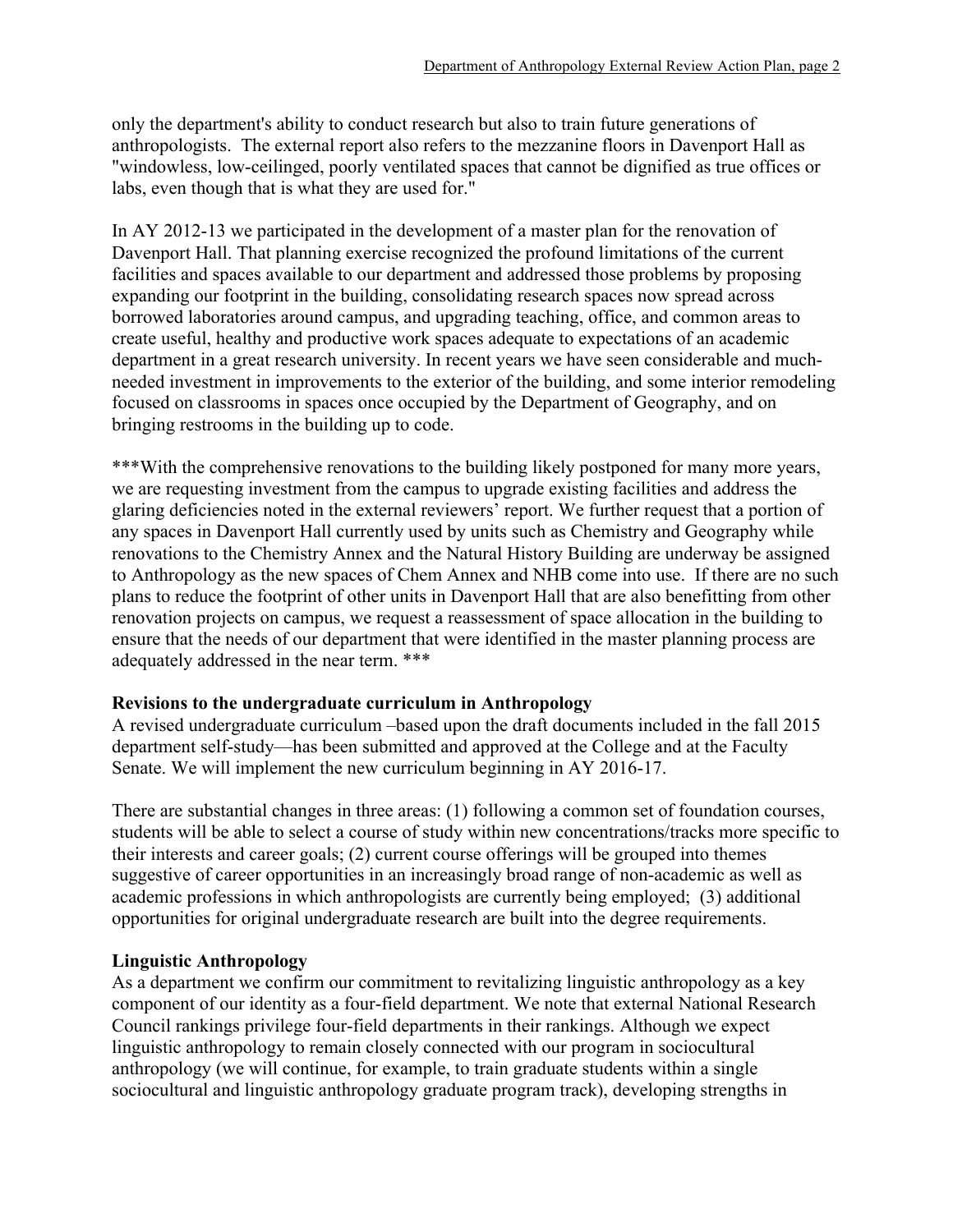linguistic anthropology is an explicit priority of our department. Our commitment to linguistic anthropology as a component subfield of our department will require the following actions:

- Identifying linguistic anthropology as the distinct subdiscipline it is for the purposes of strategic planning in faculty hiring. \*\*\*We will include among our hiring priorities the recruitment of faculty with expertise in linguistic anthropology, and we seek college and campus support for initiatives to build excellence in our programs in linguistic anthropology.\*\*\*
- Including linguistic anthropology core courses as a requirement for all students in the sociocultural and linguistic anthropology track of our graduate program. This matches requirements at the undergraduate level where courses in linguistic anthropology are part of a suite of subdisciplinary courses at the 100- and 200-levels.

# **Building intellectual community (colloquium series):**

The external review committee identifies building the intellectual community in the department as a high priority. Faculty and graduate students across the board identified building a colloquium series as a priority for energizing intellectual life in the department, contributing to professionalization for graduate students, building a sense of community, and raising the profile of the department on campus.

Anthropology is well positioned to improve in this area and has already taken steps to do so. The department currently has an active colloquium committee that has planned a calendar of department events over the past few semesters. The following are additional actions already underway or under discussion:

## Creating a vision for Anthropology's intellectual role on campus

Anthropology will support speakers, conferences and workshops that help articulate the central role of our discipline in the integrated study of human and non-human primate culture and behavior. As part of this process, the department proposes a speaker series or a yearly conference that bridges its own sub-fields around a central theme. Timely themes might include: Human Ecology, Health and Wellness; Environment and Climate; Gender, Race and Inequality, Material-Human Interaction.

## Support strong sub-disciplinary colloquia

Our colloquia planning should include support and scheduling room for both integrated and subdisciplinary specific events, speakers and conferences.

# Create a sustainable culture of participation among faculty and graduate students

We are discussing a range of strategies to help us to realize our departmental priority of encouraging a culture of collective intellectual engagement, including:

- Longer (two-year) service appointments for colloquium committee members to enable longer term planning of speakers and events
- Course-release connected to primary coordinating responsibility for colloquia
- Developing a course rubric through which students might receive credit for sustained engagement with department colloquia and faculty might receive teaching credit for taking on coordinating responsibilities for the colloquia series.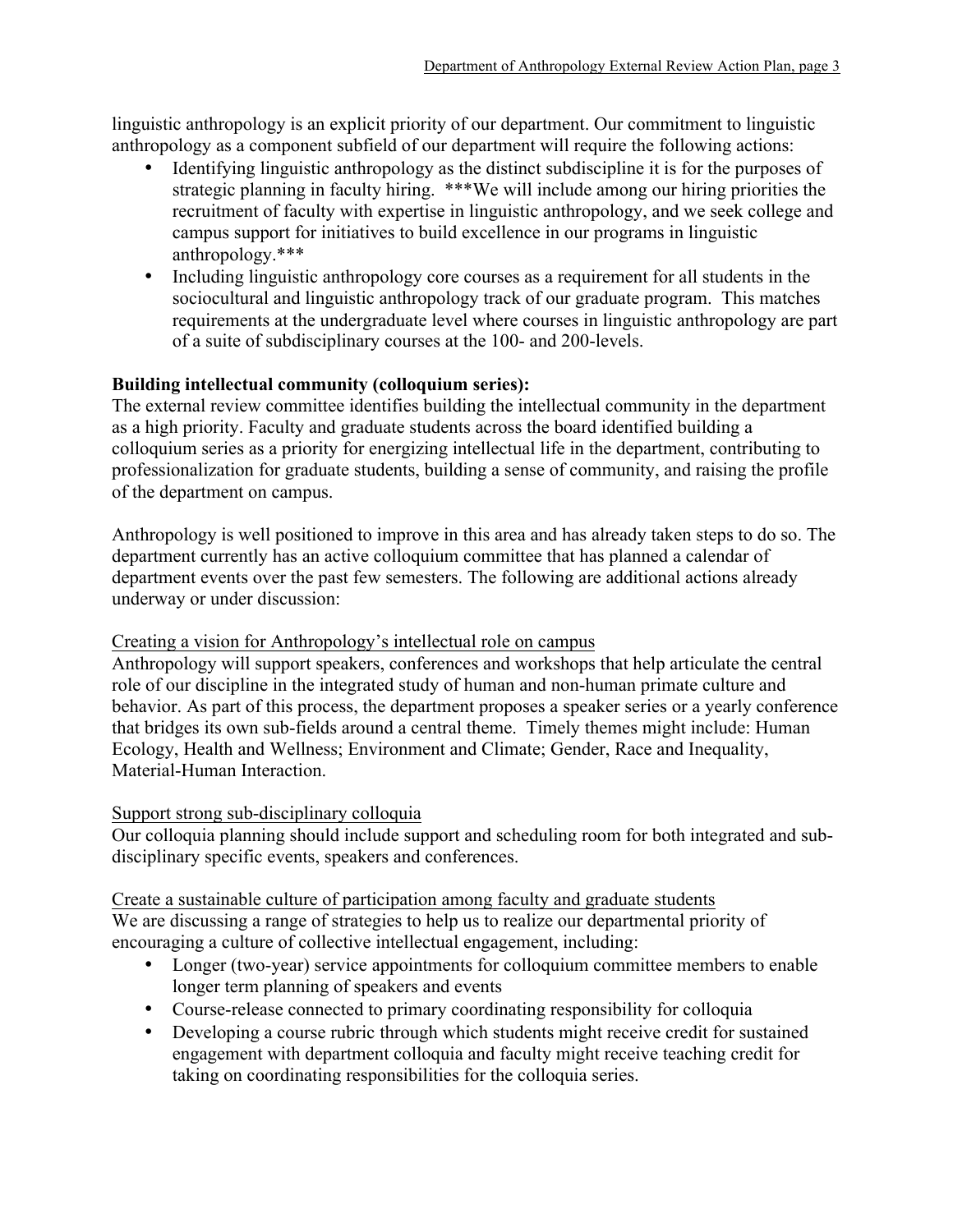Connect our colloquia to our classrooms on themes of diversity, pedagogy and equity Both faculty and graduate students have found an increasing hostility on campus to discussing issues of gender, class, and race. Anthropology faculty regularly run informal workshops to address issues of pedagogy and power. \*\*\*Departmental efforts should be matched at the college and campus levels with strong leadership and a commitment of resources.\*\*\*

### **Longer term plans for hiring**

As a four-field anthropology program, our department is committed to the renewal and growth of each of our subdisciplinary faculty groups. As a broadly interdisciplinary unit with a strong record of contributions to strategic initiatives across our campus, Anthropology is also poised to participate in (and is often a preferred partner for) a range of opportunities to expand campus excellence through targeted cluster or seeded hires. Our long term hiring planning anticipates balancing these two kinds of growth.

As of summer 2016, our tenure system faculty will stand at 23 FTE, reflecting a decrease of 11.3% over the past 5 academic years, and a decrease of 22.5% since AY 2007-08. In terms of our subdisciplinary faculty groups, our expected 2016-17 FTE staffing is as follows: Archaeology (5 tenure system + 1 visiting instructor); Biological Anthropology (8 tenure system + 2 specialized faculty); Linguistic Anthropology  $(2.5 + 1$  visiting instructor + 1 postdoc); Sociocultural Anthropology  $(7.5 + 1$  specialized faculty).

Our hiring priorities underscore the need for additional teaching staff to sustain our programs in archaeology and linguistic anthropology; the need to replace recent losses in our sociocultural and biological anthropology programs, and the need to build areas of excellence reflecting developments in Anthropology that promise to strengthen cross campus initiatives at the University of Illinois. Our hiring planning privileges thematic foci over regional coverage, although we recognize that regional diversity is essential to an anthropology program and we will target hiring along regional lines when our coverage of strategic areas lapses and when we see opportunities to contribute to regionally-themed clusters of excellence within our department or across campus. In those cases, we will seek to connect regional expertise with research addressing thematic priorities.

## **Additional action items resulting from the reviewers' report and self-study**

Coordination with other programs in the biological sciences.

Anthropology is one of the programs in the biological science within the College of Liberal Arts and Sciences. However, our experiences in recent years, and the observations of the external review committee, make clear that this is sometimes overlooked by college and campus administration and ignored by other biology-focused units. Our curriculum, and the expertise of our faculty, position us well to serve students interested in the biological sciences—particularly students interested in human biology from an evolutionary perspective and in combination with social science perspectives. In this regard we bring both added capacity to the biological sciences in our college and across our campus, and we offer a uniquely holistic focus on human biology. \*\*\*We underscore the external reviewers' recommendation that the College provide more effective leadership and advocacy for the interests of our department among other biological sciences in the College of Liberal Arts and Sciences and across our campus.\*\*\*